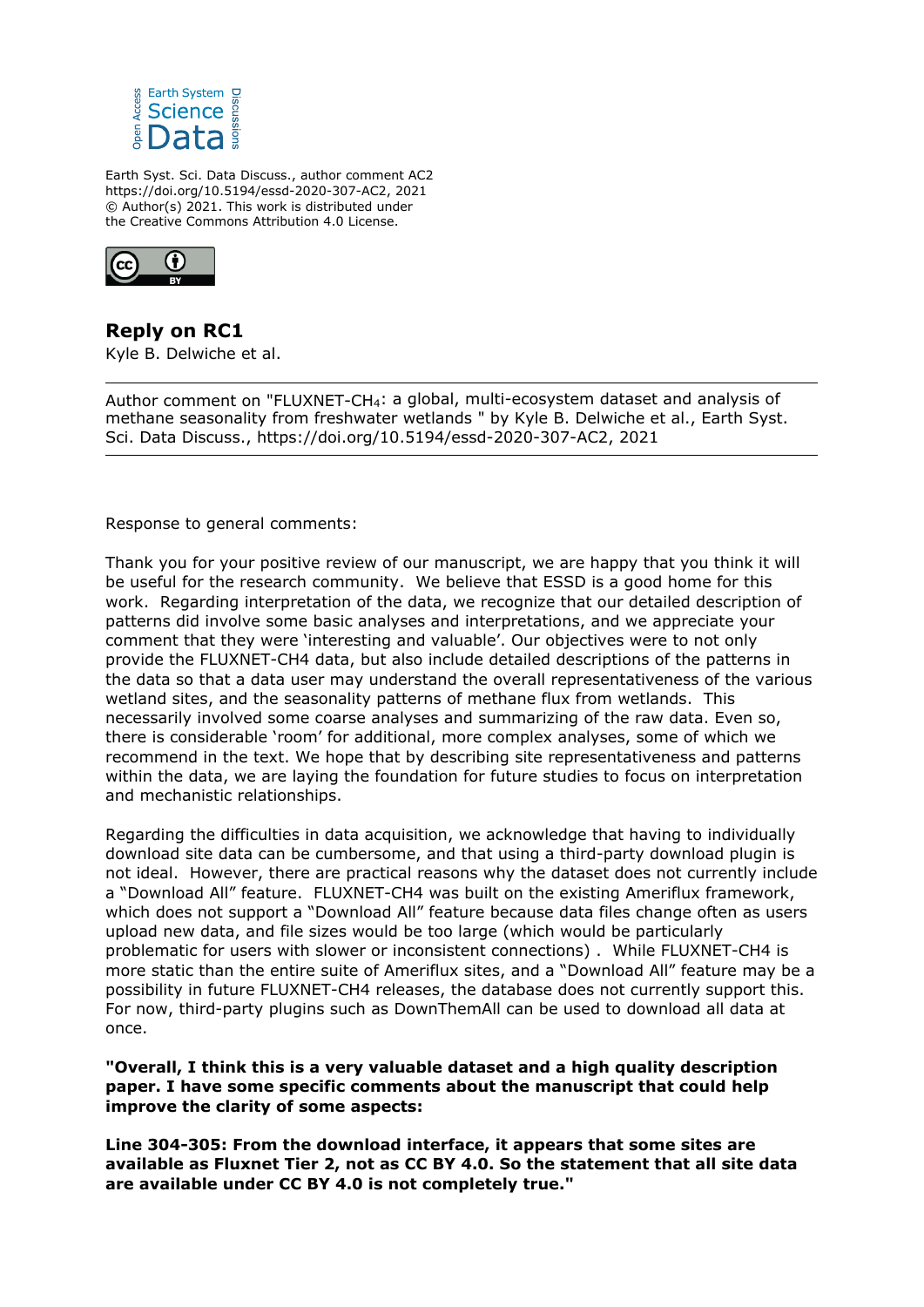The reviewer makes a valid point and we failed to clarify this in the manuscript. Our analysis uses data from 79 sites, all of which are available under the CC BY 4.0 data license. However, the FLUXNET-CH4 database includes an additional two sites (RU-Vrk and SE-St1) that are available under the more restrictive Tier 2 data license. To clarify this point, we have added the following text:

At updated Line 224: "FLUXNET-CH4 includes an additional 2 wetland sites (RU-Vrk and SE-St1), but they are not available under the CC BY 4.0 data policy and thus are excluded from this analysis."

At updated Line 302: "FLUXNET-CH4 has an additional 2 sites available under the FLUXNET Tier 2 license (https://fluxnet.org/data/data-policy/), though these sites are not included in our analysis."

At updated Line 794: "(2 additional sites in FLUXNET-CH4 are available under the more restrictive Tier 2 data policy, https://fluxnet.org/data/data-policy/; these sites are not used in our analysis)."

### **"Line 312-313: Is there a more precise definition for "relatively shallow water table"? Was a specific cutoff depth used?"**

We agree this line is currently unclear. Many of these drained wetland sites likely have shallow water tables, but we did not actually use water table depth as a criterion for classification. Still, we think it is important to note that drained sites may have relatively shallow water tables that can contribute to methane emissions, and thus these sites do not necessarily behave like other "dry" sites. Therefore, we have updated the text to read:

At updated line 311: "Drained systems are former wetlands that have subsequently been drained but may maintain a relatively shallow water table, which can contribute to occasional methane emissions, although we do not have specific water table depth information at all drained sites."

# **"Line 316: Is there a more precise taxonomic or ecological description for "brown mosses"? This seems like a vague term and is not described in the cited Treat et al (2018) paper."**

Thank you for noting this fair point. We double checked Treat et al.'s datasets metadata information and the reviewer is correct, details are not provided for Treat et al.'s classification information. We have now included details of our classification criteria in our text to make it more transparent and repeatable. We needed a category for mosses that are not *Sphagnum* so that we could differentiate *Sphagnum* presence (primarily because *Sphagnum* often has characteristic acidic microenvironments relevant for CH<sub>4</sub> production and consumption). Thus, we labeled any moss from the division Bryophyta that is not in the class Sphagnopsida as brown moss. Revised text is as follows:

At updated Line 316: "For all sites, vegetation was classified for presence or absence of brown mosses (all species from the division Bryophyta except those in the class Sphagnopsida), Sphagnum mosses (any species from class Sphagnopsida), …"

# **Line 323: To be precise, Table B3 includes citations to the climatic data, not the data itself.**

Thank you for pointing this out. We decided to include the climatic data in this table (and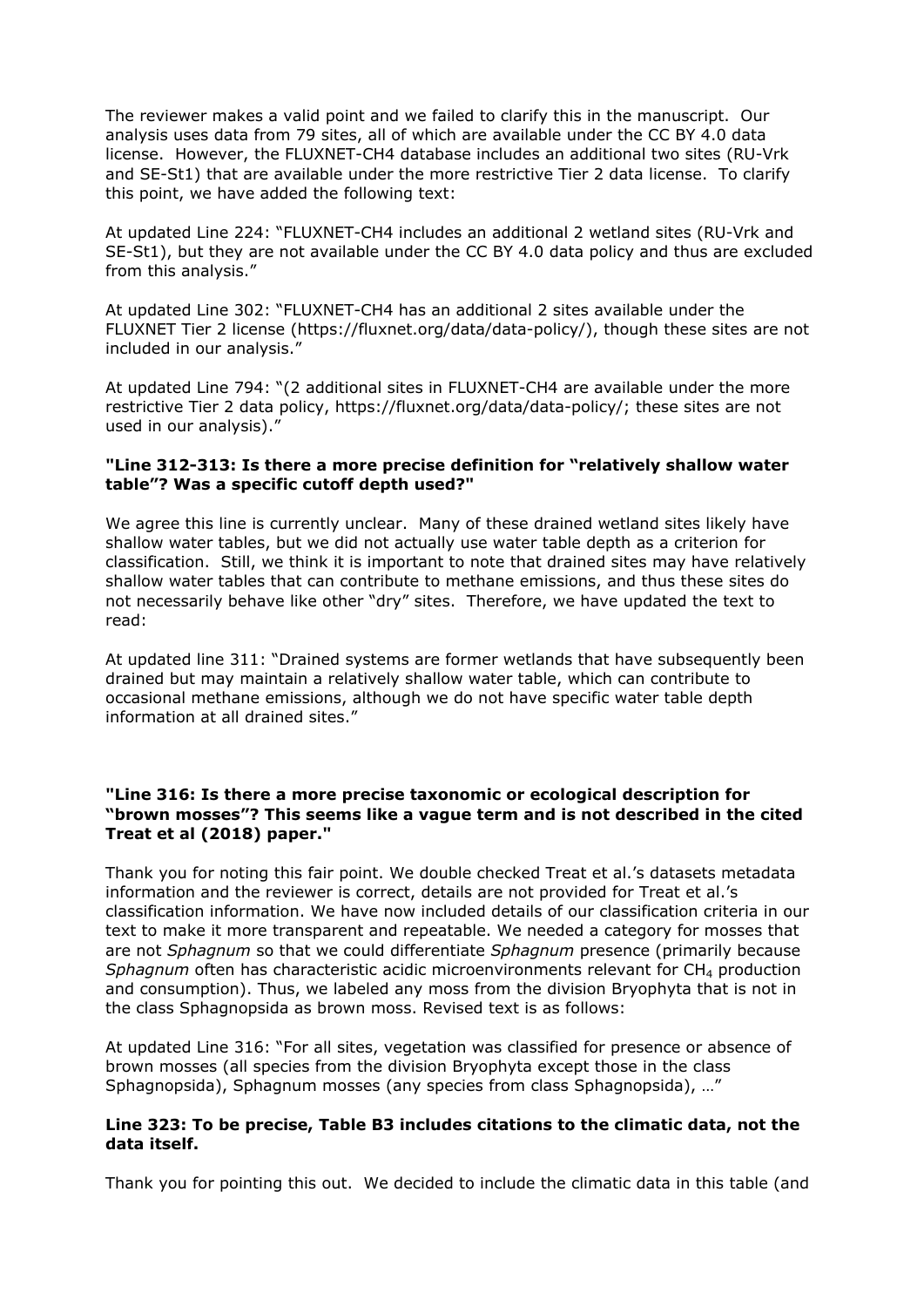please note that the table number has changed to B4).

## **"Line 327: Table B7 includes annual methane flux and uncertainty, specifically. Referring to "flux" is ambiguous because the dataset includes methane, CO2, and energy fluxes."**

We have updated this sentence to say "CH<sub>4</sub> flux" instead of just "flux".

### **"Line 330: Section 2.1.4 should specify that it refers to annual CH4 fluxes to avoid confusion since the dataset also includes CO2 and energy fluxes."**

This is a good point. We have updated the Section 2.1.4 title to "Annual CH<sub>4</sub> fluxes". We also went through the manuscript and converted all references to "annual flux" to "annual  $CH<sub>4</sub>$  flux".

# **"Line 340-341: Some more explanation would be helpful. It wasn't immediately clear to me what this meant. Specifically, the site has one year of data that goes across two calendar years, so both years were listed separately but with the same annual flux value in the table."**

We agree this is currently unclear. We added an asterisk to ID-Pag and a footnote to Table 7, stating "\*Data from ID-Pag spans 365 days from June 2016 to June 2017. Annual methane flux for each year is the sum of these 365 days, with uncertainty being calculated separately for each year."

# **"Line 354: It's not clear which global gridded datasets are being referred to here. Datasets of what? Salinity? Wetland area? Or something else?"**

Agreed, we modified the text to specify that gridded salinity data is what is limiting our assessments of coastal wetlands. The passage now reads as:

At updated Line 353: "Coastal sites were excluded because salinity, an important control on CH4 production, could not be evaluated across the tower network due to a lack of global gridded salinity data (Bartlett et al., 1987; Poffenbarger et al., 2011).".

## **"Line 422: It's not clear what the "range" is referring to. Does this mean annual averages? Is the range referring to the different variables that were used, or to different values?"**

Thank you for pointing out this unclear sentence. The word 'range' was not actually needed in the original ms, and we have now updated the text with more details on the regression:

At updated line 421: "We regressed the  $CH<sub>4</sub>$  seasonality parameters from Timesat against annual temperature, annual water table depth, and Timesat seasonality parameters for air temperature, soil temperature, and GPP (proxy for recent carbon input available as substrate) using linear mixed-effect modeling with the *lmer* command (with site as a random effect) from the R (R Core Team 2018, version 3.6.2) package lmerTest. "

### **"Figure 3: Many of the dots overlap. It would be easier to distinguish sites if the dots were smaller or transparent."**

We agree that the original figure made it difficult to distinguish many of the dots. Given how closely some sites cluster, reducing dot size or making dots transparent did not make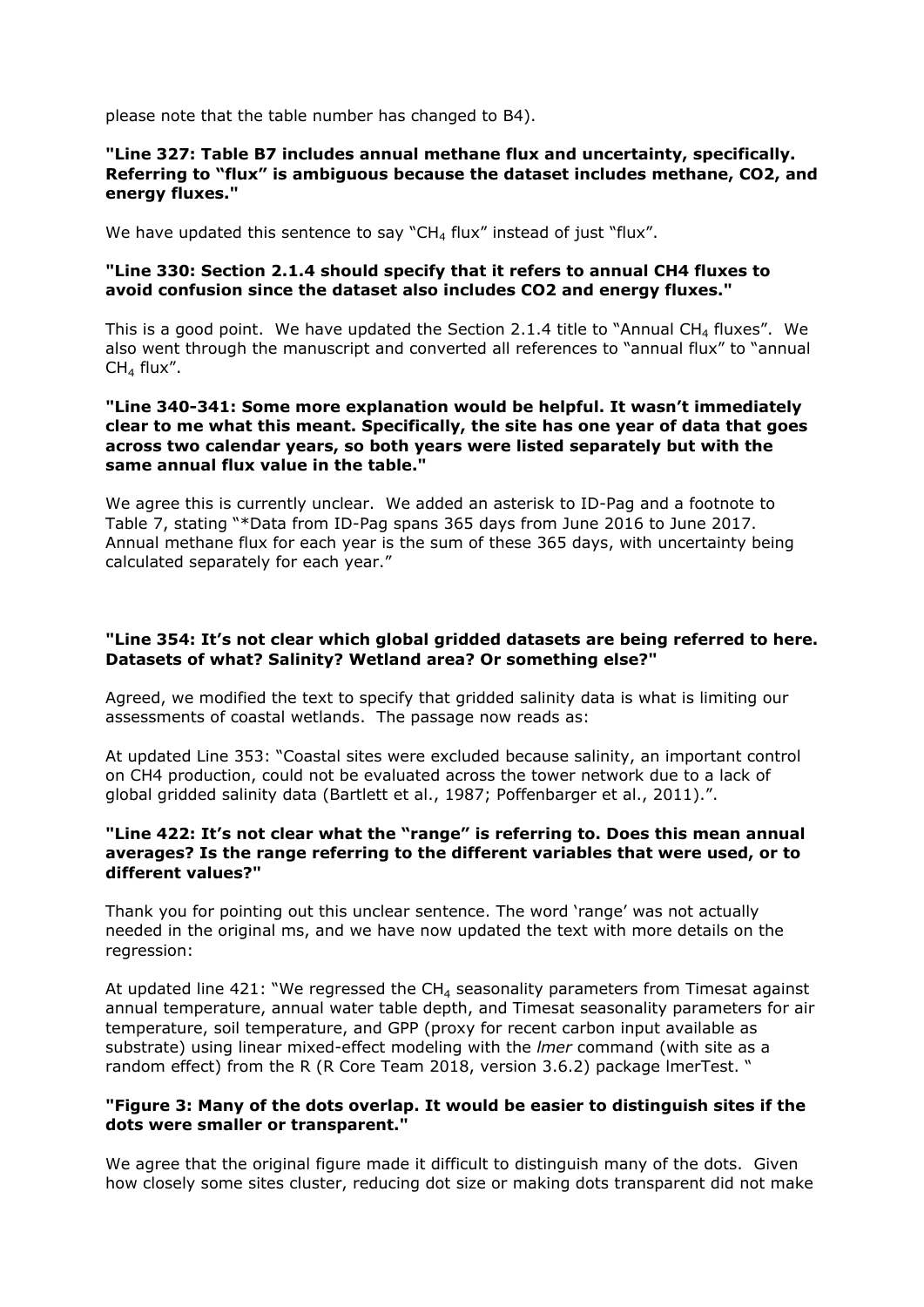it easier to distinguish sites. Instead, we re-did the figure to include four insets showing zoomed-in areas where sites cluster together. We also added site labels to all site locations.

# **"Line 559: "a site in Botswana": The site code should be provided here"**

Agreed - we added the site code in question: BW-Npw.

### **"Line 565: "The size of wetland points are made larger": All the points are the same size so it's not clear what this means."**

Thank you for noticing this disconnect between this version of the figure and caption. Point size does not vary and is no longer described in the Fig. 6 caption.

### **"Line 566: Not all points are labeled with site codes. Was this just for ease of visualization? Or did some other factor go into the choice of which to label?"**

Correct - for visual clarity, we only labelled selected sites that were distributed sufficiently sparsely. The Fig.6 caption now describes this as follows: "Sites codes are labeled in blue text for selected sites deviating from average conditions."

# **"Does density of land pixels (gray colors) have meaningful units that can be provided for this figure? Or is it purely qualitative? If it is quantitative, a color bar should be provided for the gray shading. Is the amount of area covered by gray shaded regions quantitatively meaningful?"**

We agree that the gray polygons representing land pixel density could be described further in the caption. The density of land pixels is certainly a quantitative measurement, but we intend for a qualitative interpretation of wetland hotspots as its primary use. Because the plot represents a PCA, the density units of these polygons would be: "*number of wetland pixels per unitless 1x1 PCA unit*" which would not contribute much to the interpretation of the figure. The density breaks determining the area occupied by each density polygon were chosen to visually identify the major wetland hotspots (and the EC tower sites within them).

To add clarity on this issue, Fig. 6 caption was updated to the following: "The background shades of gray are a qualitative representation of the density of global wetland pixels and their distribution in the PCA climate-space, with darker color representing higher densities (excluding Greenland and Antarctica). Only grid cells with wetland that have a >5% average wetland fraction according to the WAD2M over 2000-2018 are included (Zhang et al., In Review)."

### **"Line 599-600: The suggestion of regions that could improve data coverage is useful. Can a citation be provided to support the statement that these regions are high CH4 emitting? Since they are not included in this dataset, there must be some outside data or publications estimating fluxes from those regions that this statement is referring to."**

We have added a reference to the Saunois et al., 2020 publication here (citation below), which presents global maps of methane emissions from wetlands.

Saunois, M., Stavert, A. R., Poulter, B., Bousquet, P., Canadell, J. G., Jackson, R. B., Raymond, P. A., Dlugokencky, E. J., Houweling, S., Patra, P. K., Ciais, P., Arora, V. K., Bastviken, D., Bergamaschi, P., Blake, D. R., Brailsford, G., Bruhwiler, L., Carlson, K. M.,